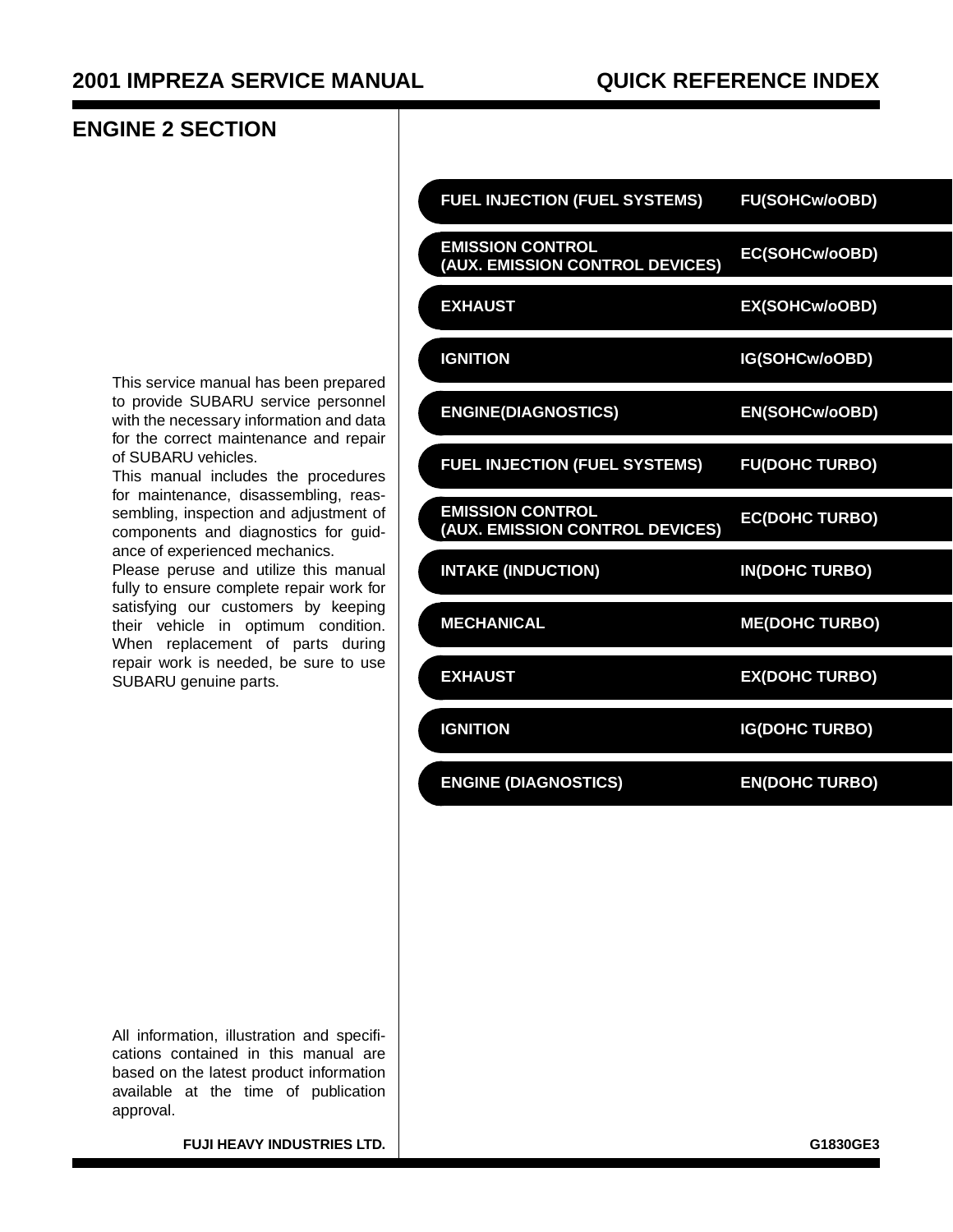# <span id="page-1-0"></span>**INTAKE (INDUCTION)** IN(DOHC TURBO)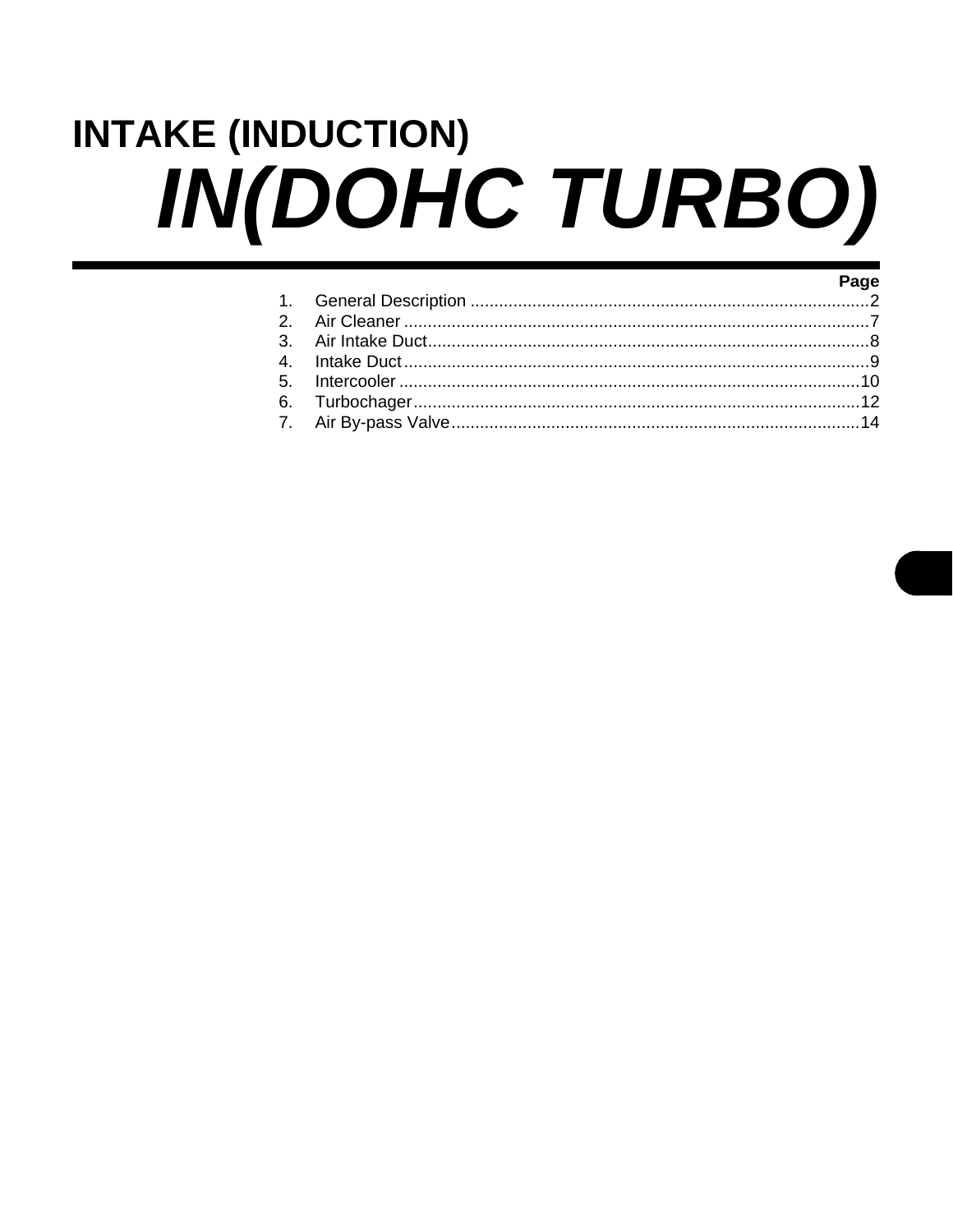# <span id="page-2-0"></span>**1. General Description**

## **A: COMPONENT**

**1. AIR CLEANER**



- 
- (2) Air cleaner upper cover (9) Air intake duct **T1: 7.5 (0.76, 5.5)**
- 
- 
- (5) Bush (12) Clamp
- 
- (7) Air cleaner lower case (14) Cushion
- 
- 
- (3) Air cleaner element (10) Resonator chamber ASSY **T2: 33 (3.4, 25)**
	-
	-
- (6) Clip (13) Air intake boot
	-
- (1) Mass air flow sensor (8) Cushion rubber **Tightening torque: N·m (kgf-m, ft-lb)**
	-
	-
- (4) Spacer (11) Cushion rubber **T3: 2.5 (0.25, 1.8)**

**IN(DOHC TURBO)-2**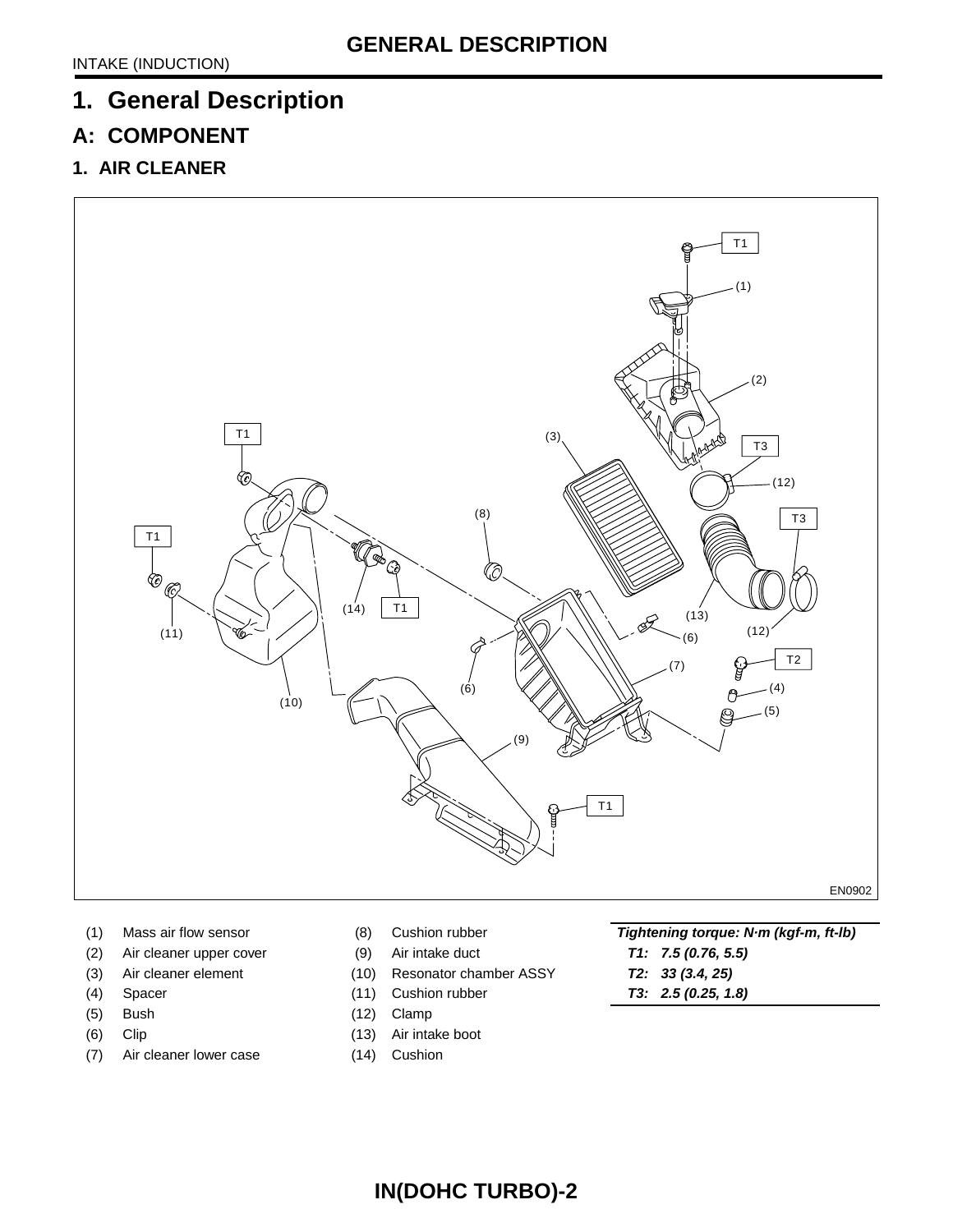## **GENERAL DESCRIPTION**

## **2. INTAKE DUCT**



- 
- 
- (3) Air by-pass hose B (6) Intake duct
- 
- -

(2) Air by-pass hose A (5) Air by-pass hose D **T1: 15.7 (1.6, 11.6)**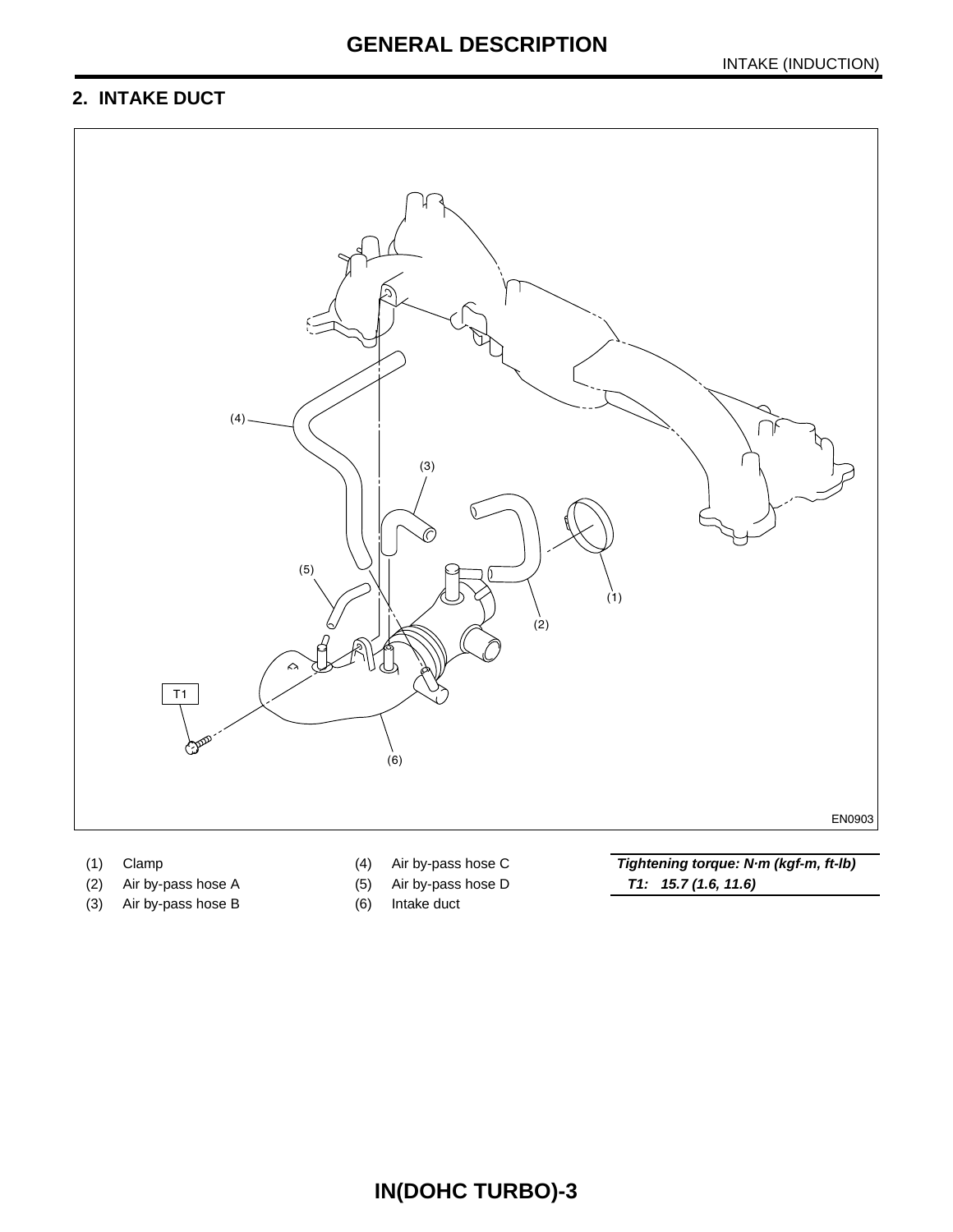#### **3. INTER COOLER**



- 
- (2) Intercooler bracket RH (8) Clamp **T1: 3 (0.22, 1.6)**
- (3) Intercooler bracket LH (9) Air by-pass hose A **T2: 16 (0.61, 4.4)**
- 
- 
- (6) Air by-pass valve (12) Intercooler duct C
- 
- 
- 
- (4) Clamp (10) Intercooler duct A
- (5) Air intake duct (11) Intercooler duct B
	-

(1) Intercooler (7) Gasket **Tightening torque: N·m (kgf-m, ft-lb)**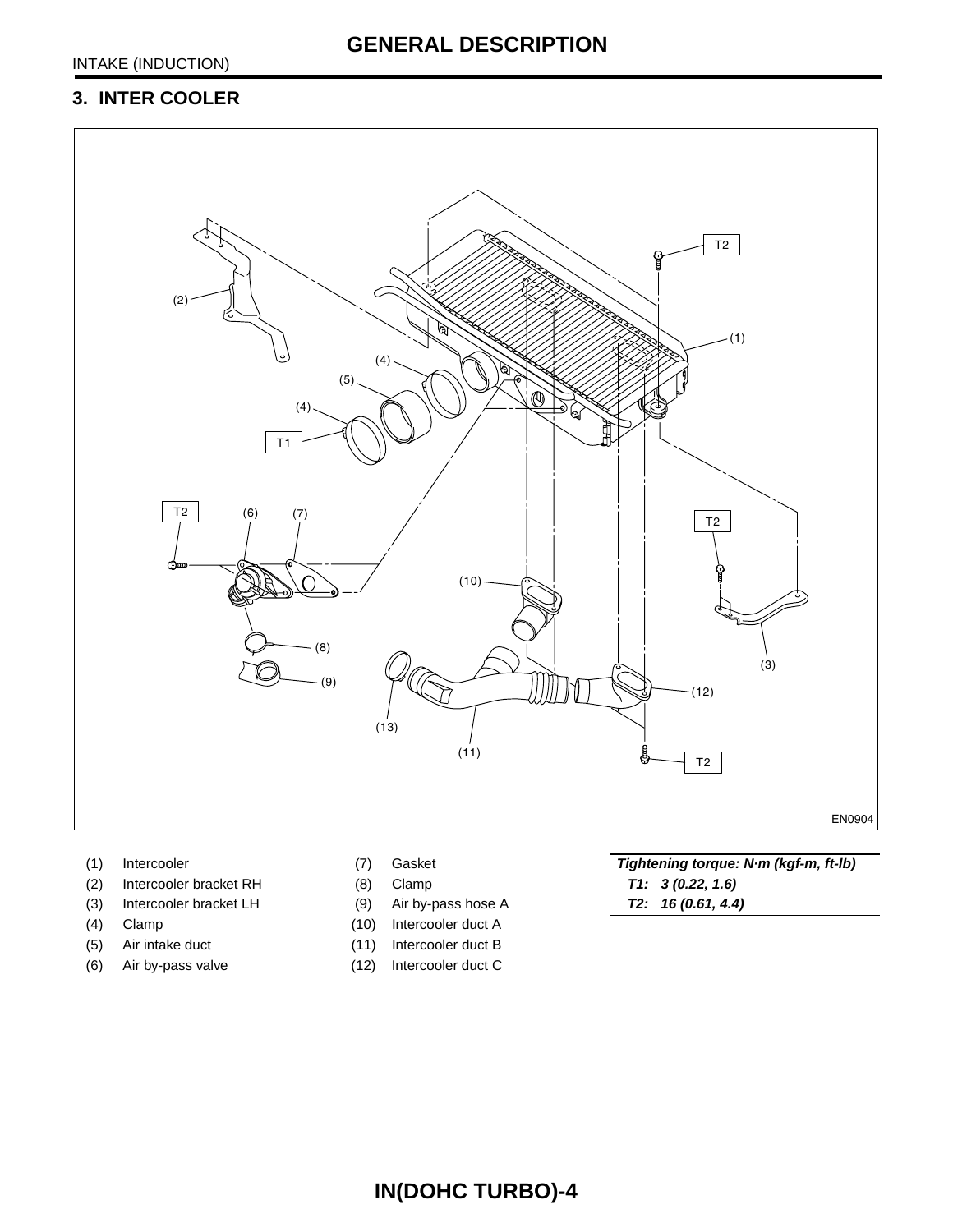# **GENERAL DESCRIPTION**

#### **4. TURBOCHARGER**



- 
- 
- 
- 
- 
- (6) Engine coolant hose **T5: 33 (3.4, 24.6)**
- (7) Gasket
- 
- 
- 
- (4) Water pipe (11) Turbocharger bracket RH **T3: 29 (3.0, 21.7)**
- (5) Clamp (12) Turbocharger bracket LH **T4: 30 (3.1, 22.4)**

(1) Oil inlet pipe (8) Oil outlet pipe **Tightening torque: N·m (kgf-m, ft-lb)** (2) Metal gasket (9) Clip **T1: 4.4 (0.45, 3.3)** (3) Turbocharger (10) Oil outlet hose **T2: 4.9 (0.50, 3.6)**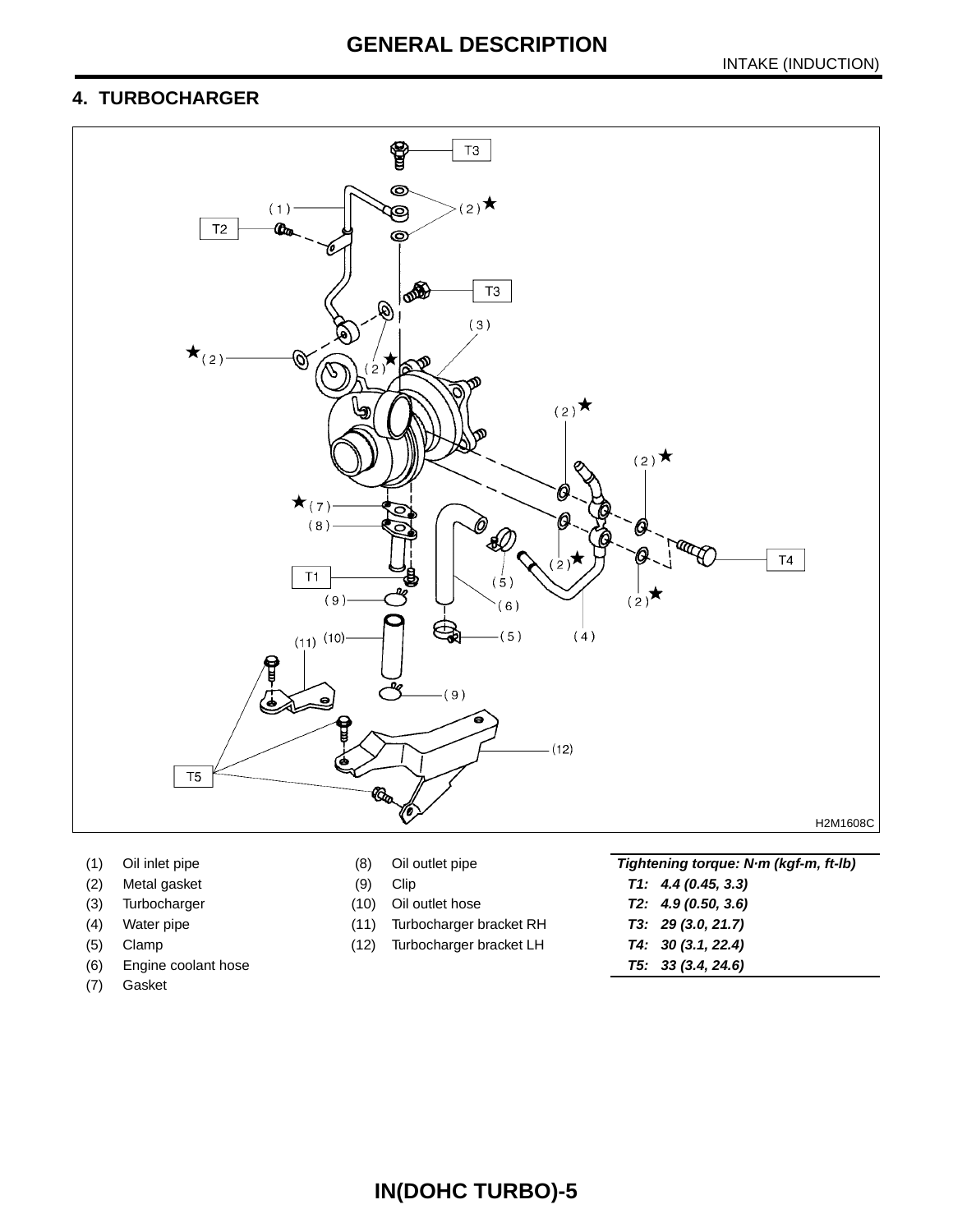#### **B: CAUTION**

• Wear working clothing, including a cap, protective goggles, and protective shoes during operation.

• Remove contamination including dirt and corrosion before removal, installation or disassembly.

• Keep the disassembled parts in order and protect them from dust or dirt.

• Before removal, installation or disassembly, be sure to clarify the failure. Avoid unnecessary removal, installation, disassembly, and replacement.

• Be careful not to burn your hands, because each part on the vehicle is hot after running.

• Be sure to tighten fasteners including bolts and nuts to the specified torque.

• Place shop jacks or safety stands at the specified points.

• Before disconnecting electrical connectors of sensor or units, be sure to disconnect negative terminal from battery.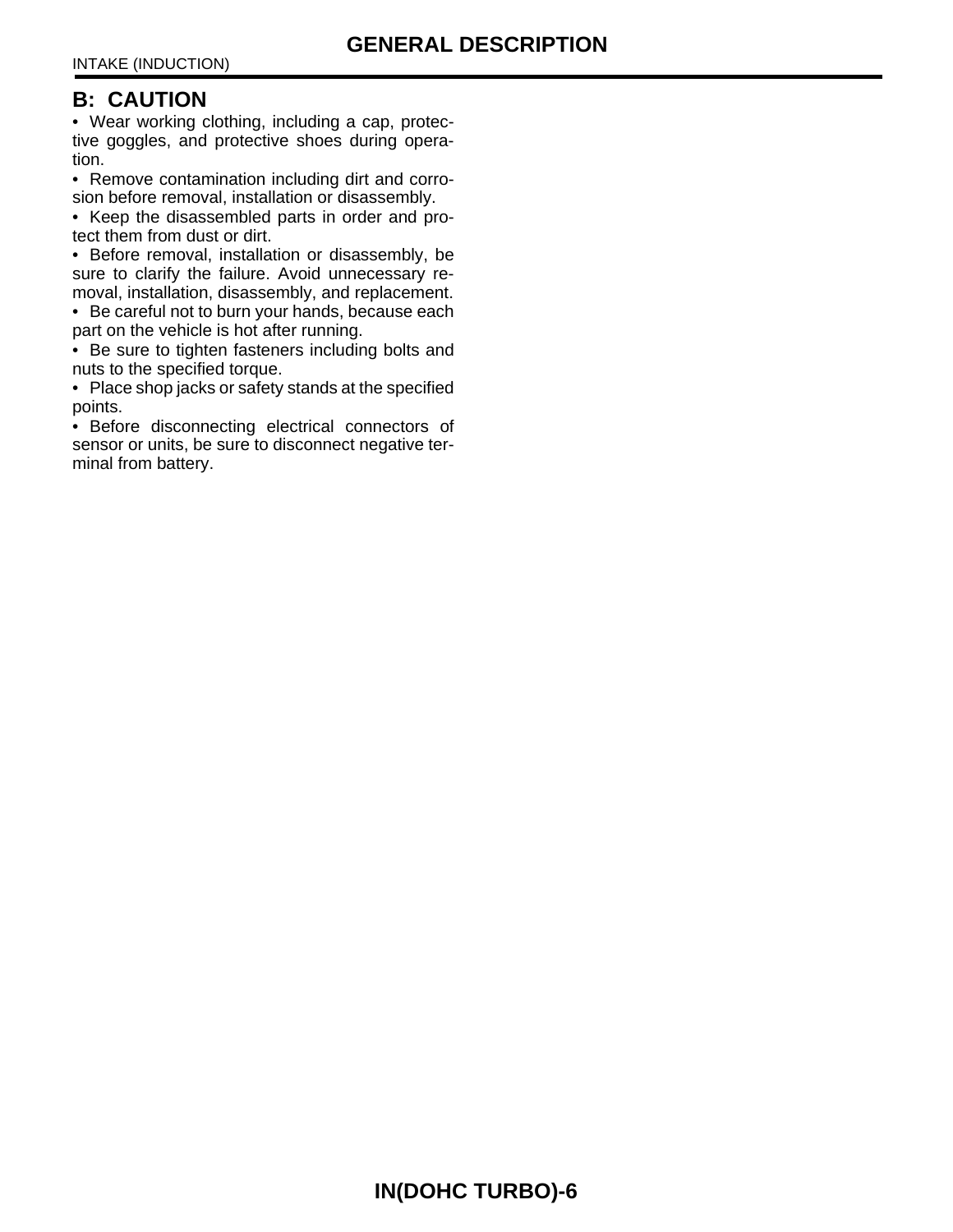# <span id="page-7-0"></span>**2. Air Cleaner**

## **A: REMOVAL**

1) Disconnect connector battery ground cable.



2) Disconnect connector from mass air flow sensor.



3) Loosen clamp (A) which connects air intake boot to intake duct.

4) Remove the two clips (B) from air cleaner upper cover.



- 5) Remove air cleaner upper cover.
- 6) Remove air cleaner.
- 7) Remove air cleaner lower case.



## **B: INSTALLATION**

Install in the reverse order of removal.

#### **Tightening torque:**



#### **CAUTION:**

**Before installing air cleaner upper cover, align holes with protruding portions of air cleaner lower case, then secure upper cover to lower case.**



**C: INSPECTION** Replace if excessively damaged or dirty.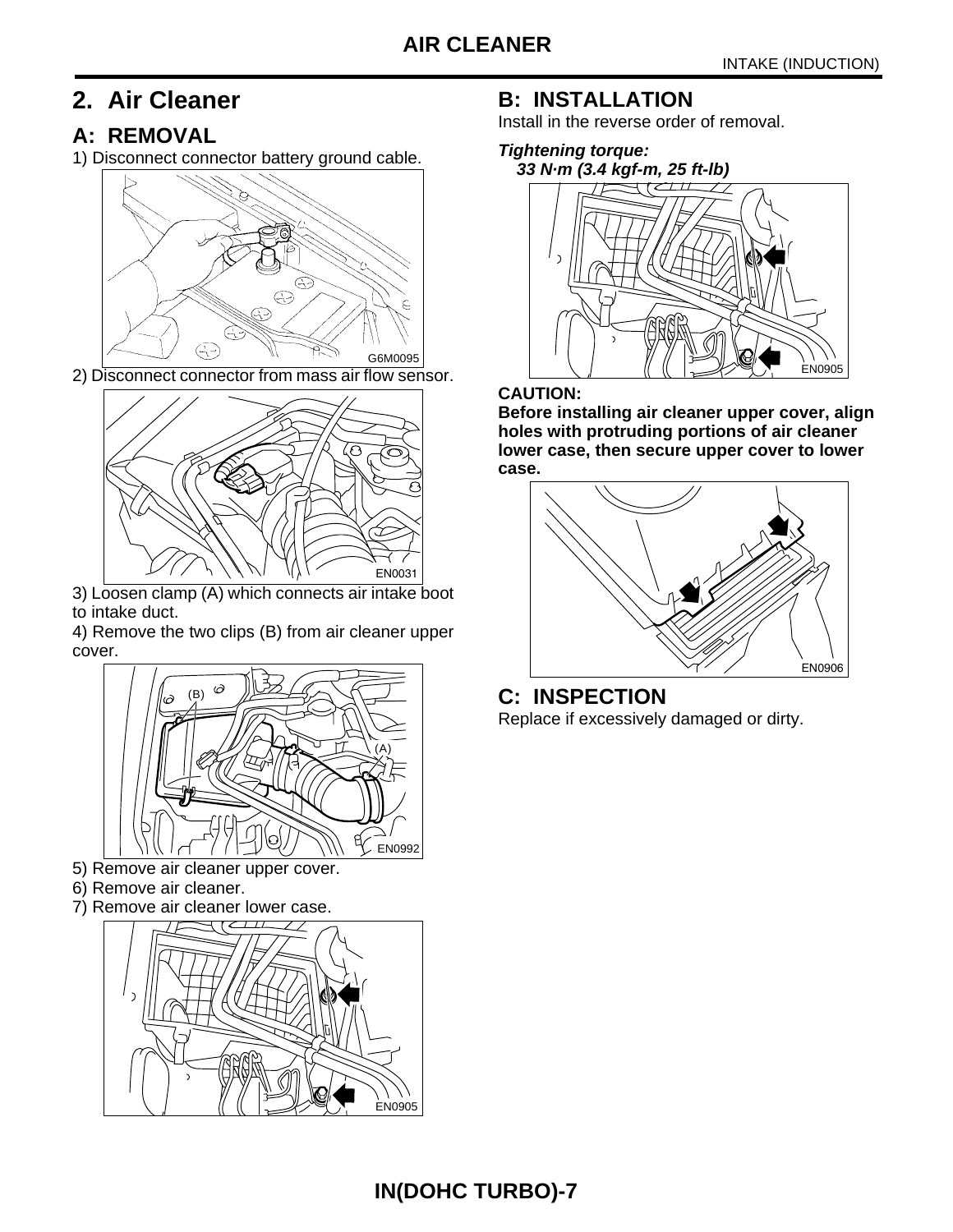# <span id="page-8-0"></span>**3. Air Intake Duct**

#### **A: REMOVAL**

1) Remove bolts which install air intake duct on the front side of body.



#### **B: INSTALLATION**

Install in the reverse order of removal.

## **C: INSPECTION**

1) Inspect for cracks and loose connections.

2) Inspect that no foreign objects are mixed in the air intake duct.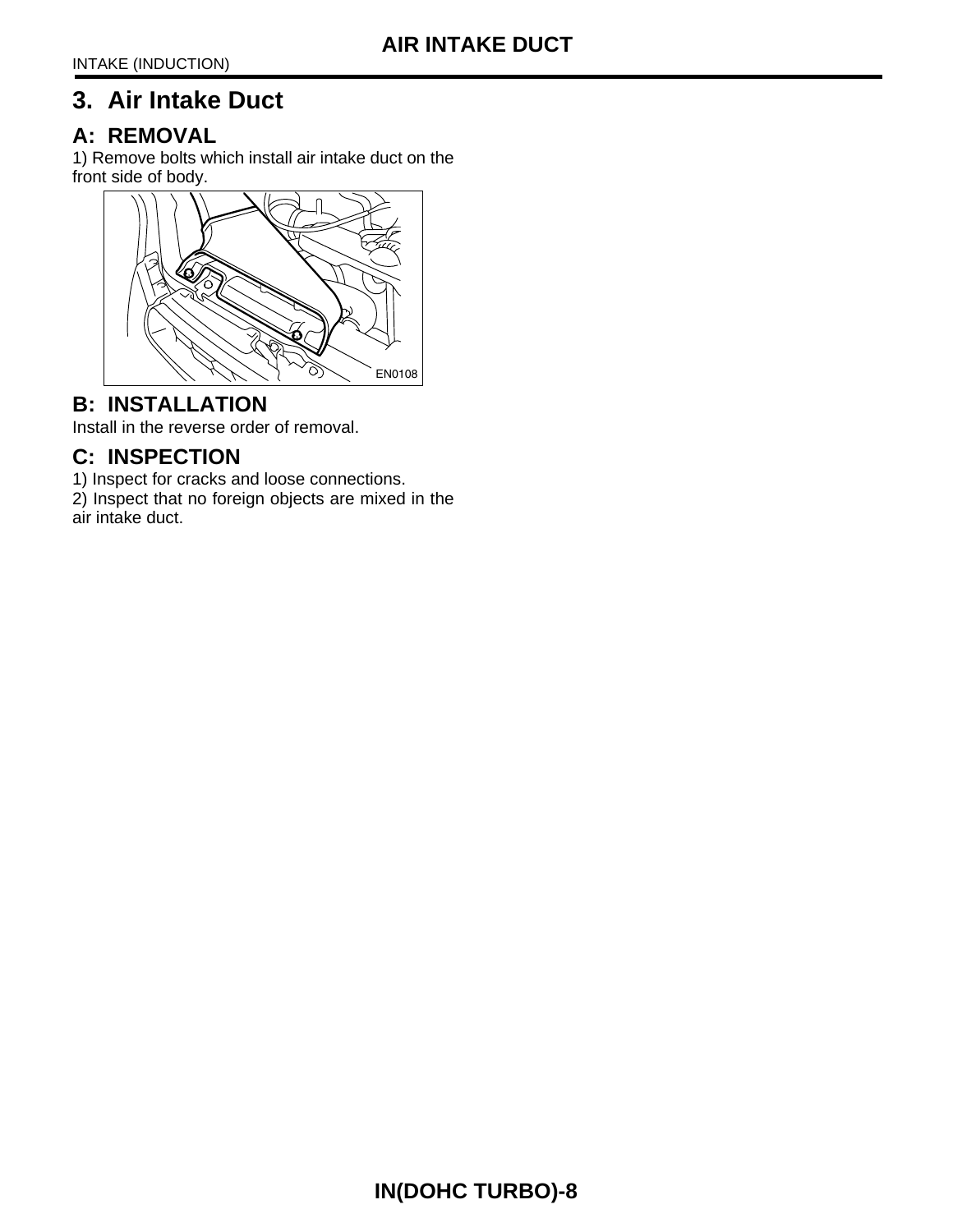# <span id="page-9-0"></span>**4. Intake Duct**

#### **A: REMOVAL**

1) Disconnect battery ground cable.



2) Remove intake manifold. <Ref. to FU(DOHC TURBO)-15, REMOVAL, Intake Manifold.> 3) Remove sensor, engine harness, and fuel pipe attached to the intake manifold. <Ref. to FU(DOHC TURBO)-20, DISASSEMBLY, Intake Manifold.> 4) Remove intake duct from intake manifold.



**B: INSTALLATION** Install in the reverse order of removal.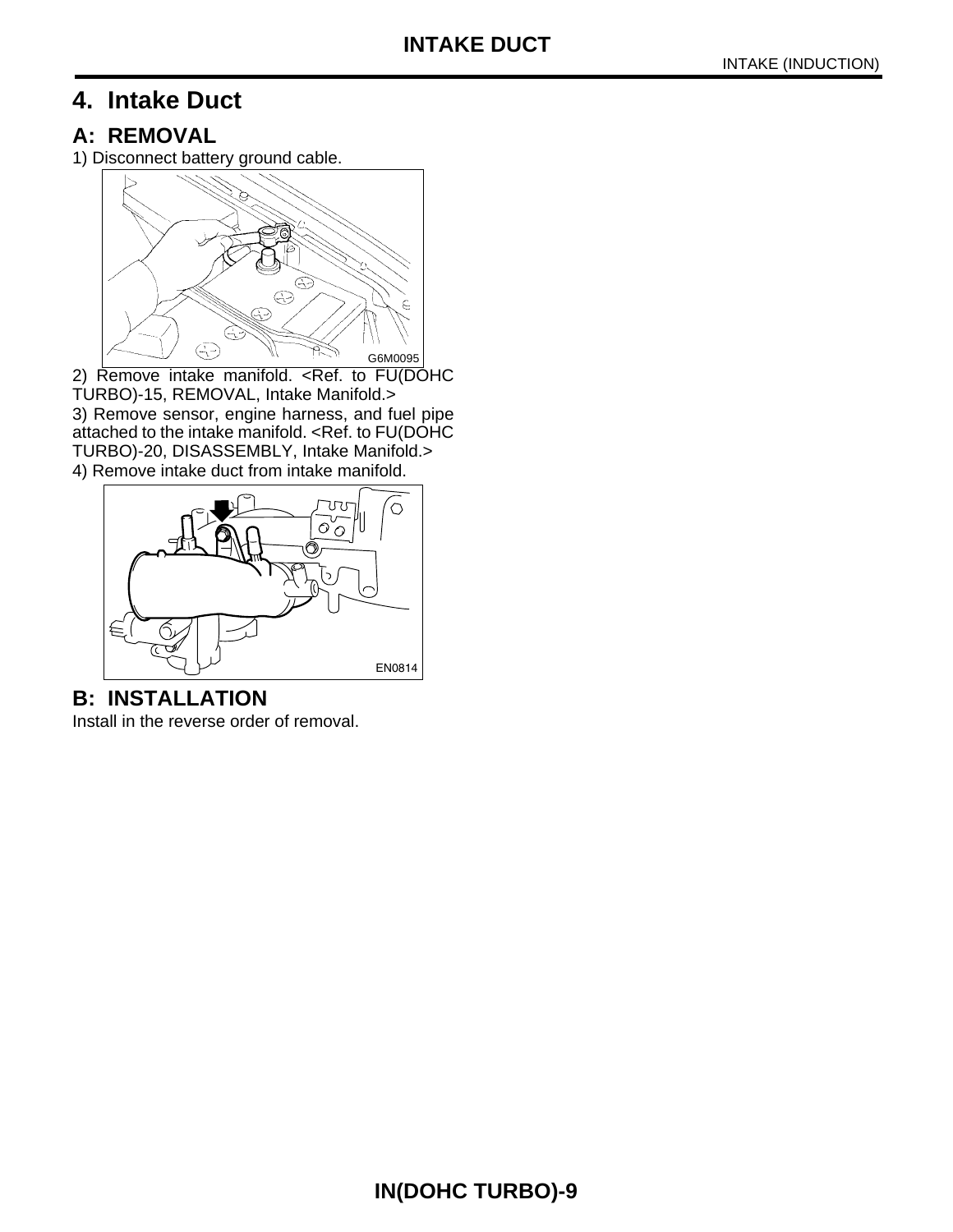# <span id="page-10-0"></span>**5. Intercooler**

# **A: REMOVAL**

1) Disconnect air by-pass hoses from intercooler.



2) Separate air by-pass valve from intercooler.



3) Remove bolts which secure intercooler to bracket.





4) Separate intercooler air duct from turbocharger.

5) Separate intercooler from throttle body.

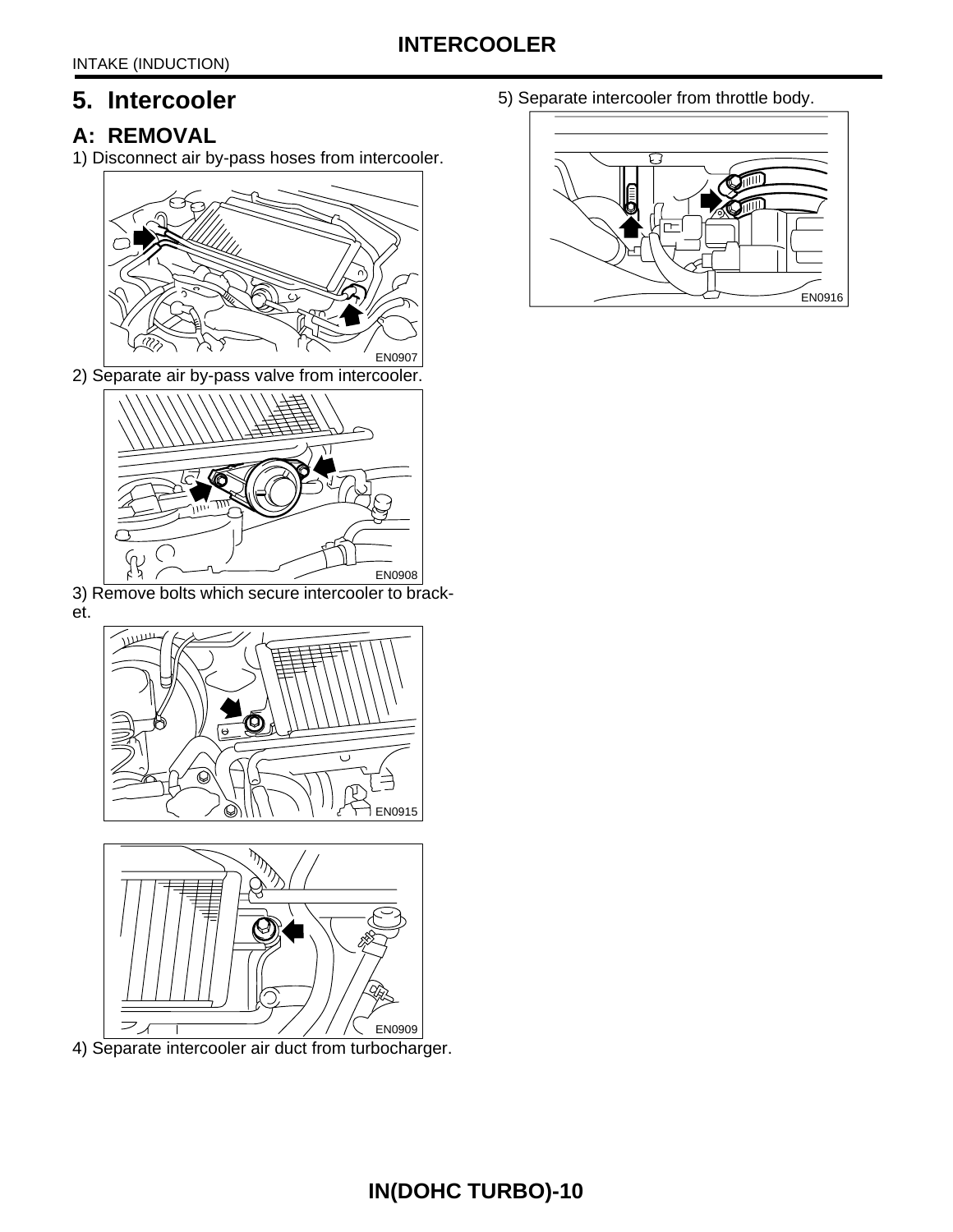## **B: INSTALLATION**

Install in the reverse order of removal.

## **Tightening torque:**







# **C: DISASSEMBLY**

1) Loosen clamps, then remove intercooler duct.



2) Remove intercooler ducts from intercooler.



# **D: ASSEMBLY**

Assemble in the reverse order of disassembly.

## **Tightening torque:**

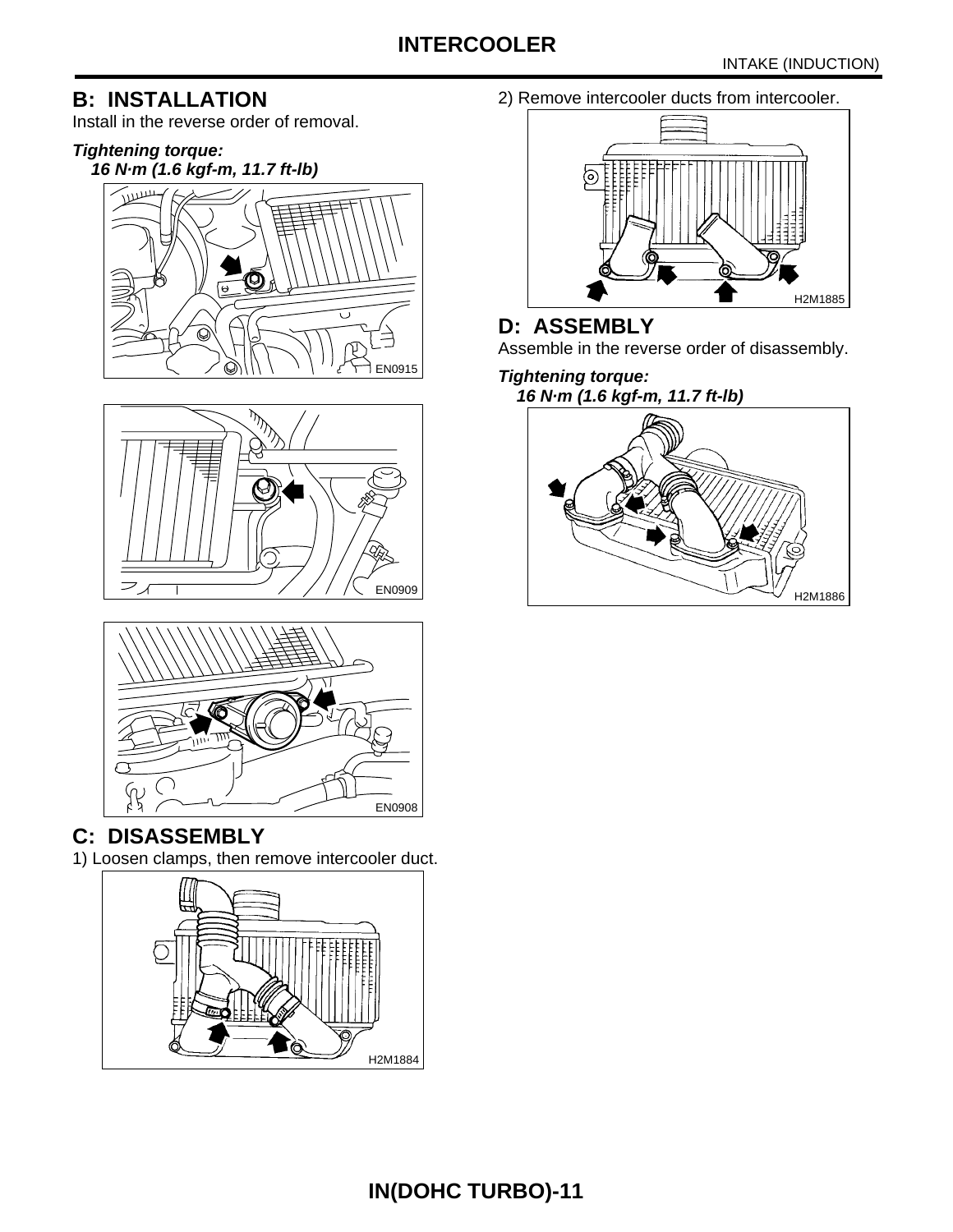# <span id="page-12-0"></span>**6. Turbochager**

# **A: REMOVAL**

- 1) Set the vehicle on the lift.
- 2) Disconnect battery ground cable.



- 3) Remove center exhaust pipe. <Ref. to EX(DOHC TURBO)-8, REMOVAL, Center Exhaust Pipe.>
- 4) Lower the vehicle.

5) Separate turbocharger joint pipe from turbocharger.



6) Disconnect engine coolant hose which is connected to coolant filler tank.



7) Loosen clamp which secures turbocharger to air inlet duct.



- 8) Remove bolt which secures bracket of oil pipe to turbocharger.
- 9) Remove oil pipe from turbocharger.





11) Disconnect oil outlet hose from pipe.



12) Take out turbocharger from engine compartment.

# **IN(DOHC TURBO)-12**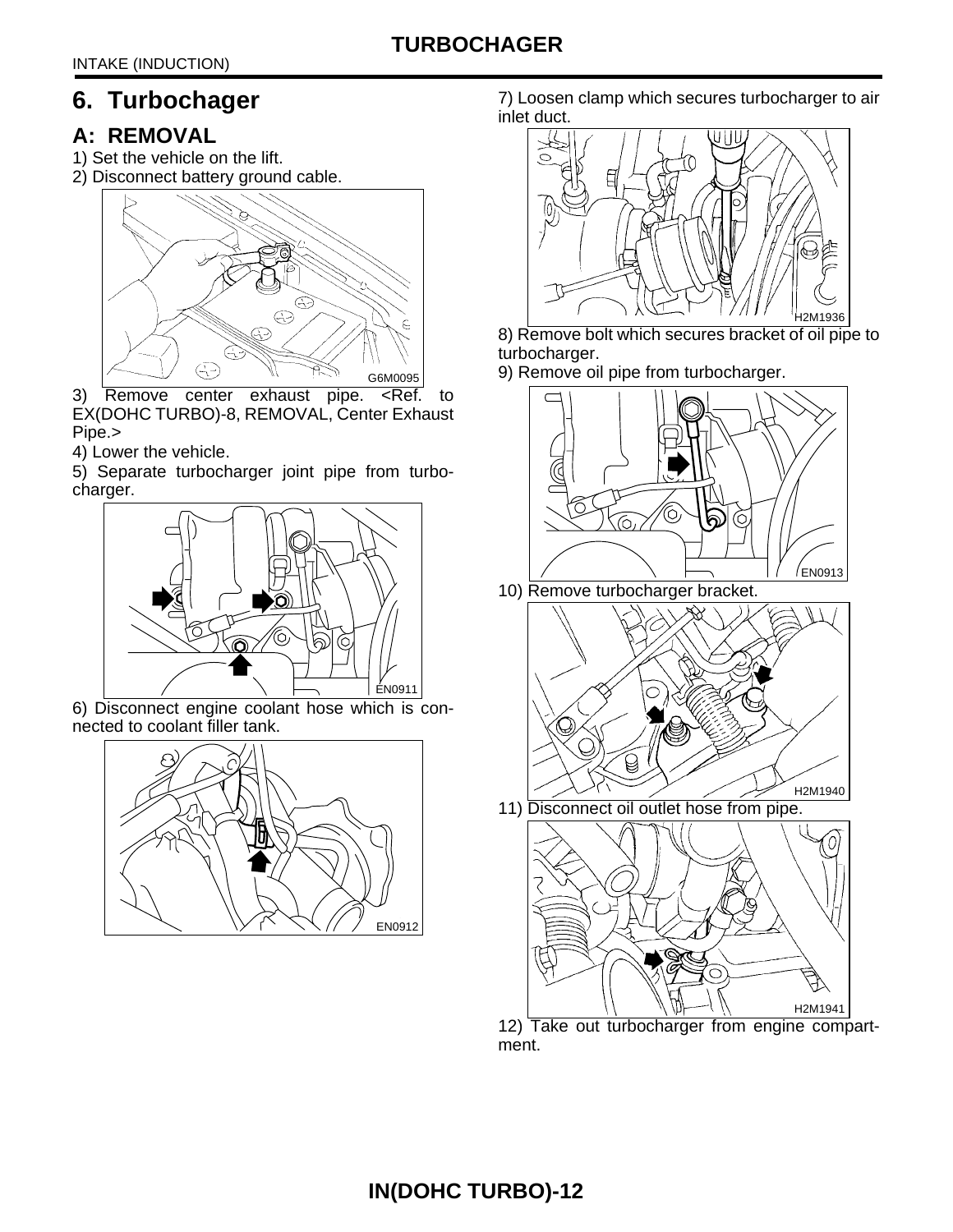# **TURBOCHAGER**

## **B: INSTALLATION**

1) Connect oil outlet hose to outlet pipe.



2) Install turbocharger to air intake duct.



3) Install oil pipe to turbocharger.



4) Install joint pipe to turbocharger.

#### **CAUTION:**

**Replace gasket with a new one.**

**Tightening torque: 30 N·m (3.1 kgf-m, 22.4 ft-lb)**



5) Install turbocharger bracket.



6) Connect engine coolant hose which is con-nected to coolant filler tank.



7) Lift-up the vehicle.

8) Install center exhaust pipe. <Ref. to EX(DOHC TURBO)-9, INSTALLATION, Center Exhaust Pipe.>